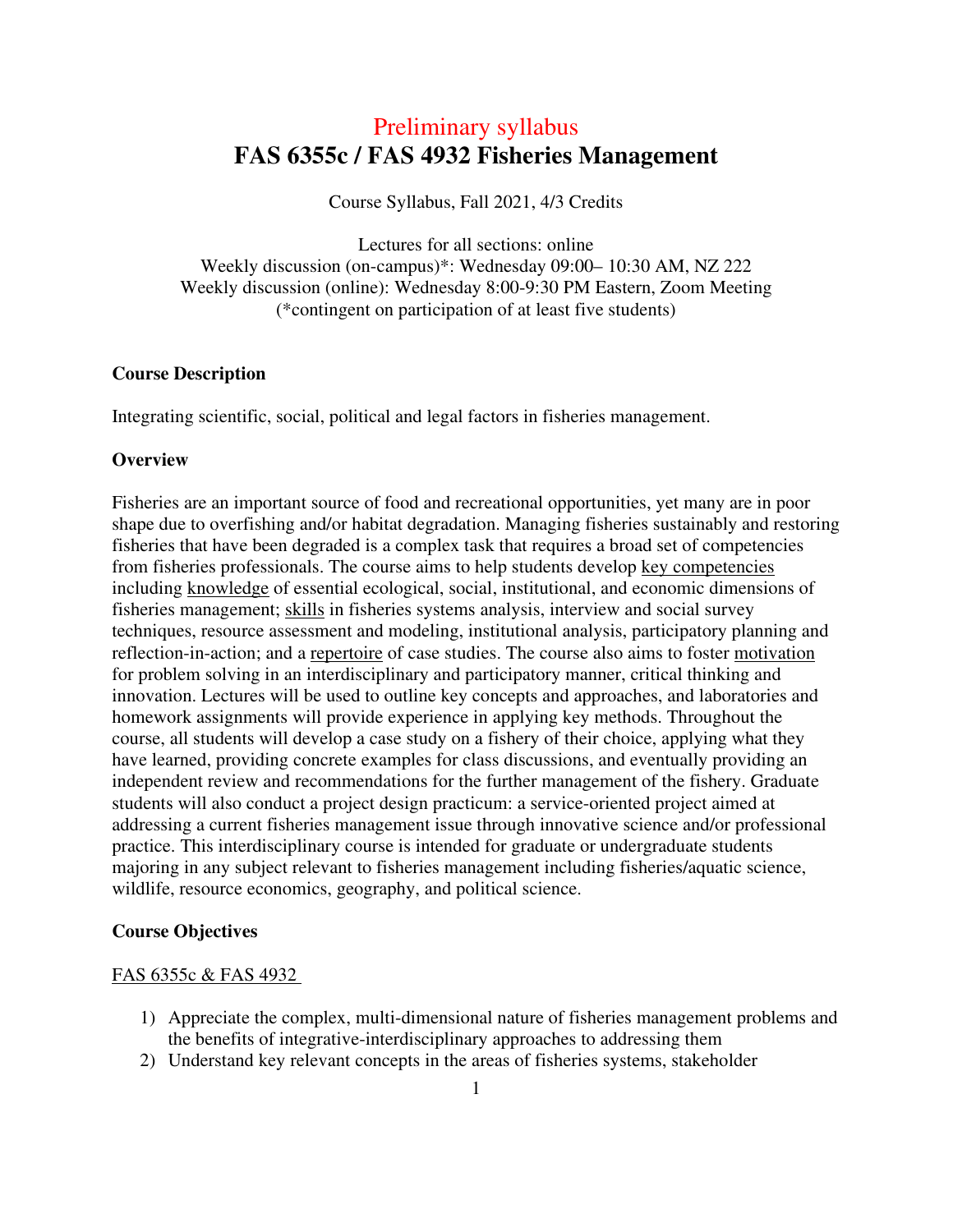characteristics and behavior, fisheries governance, fish stock dynamics, fisheries economics, and management and planning processes

- 3) Gain practical skills in interview and survey methods, institutional analysis, fisheries assessment, economic analysis, and participatory planning.
- 4) Gain practical experience in analyzing fisheries management issues in a problem- and outcome-oriented, interdisciplinary manner.
- 5) Strengthen communication skills.

### FAS 6355c only

6) Gain practical experience in designing a project aimed at addressing a current fisheries management issue through scientifically informed professional practice.

### **Teaching and learning approach**

The course involves both, structured lectures and labs/homework assignments and more openended, student-driven learning. From you as a student, the course requires enthusiasm for grappling with complex and poorly defined real-world fisheries management issues ("messes"). Many students enjoy these challenges but some don't. If you want to be told what to do at all times, are uncomfortable engaging with problems that don't have a right or wrong answer, then this course may not be for you.

The course is available fully online or in hybrid online and on-campus format, the latter contingent on a minimum of five students participating in the on-campus sessions. All students are expected to attend weekly, synchronous discussion sessions regularly.

#### **Instructors**

Dr. Kai Lorenzen (Professor), Fisheries and Aquatic Sciences, SFFFGS, 7922 71<sup>st</sup> Street, Gainesville, FL 32653. Phone 352-273 3646, Email: klorenzen@ufl.edu, Web Page: http:// fisheriessolutions.org. Office hours: by arrangement

Dr. May Lehmensiek, Fisheries and Aquatic Sciences, SFFGS, 7922 71<sup>st</sup> Street, Gainesville, FL 32653. Email: mayl@ufl.edu Office hours: by arrangement

#### **Guest lecturers**

Dr. Edward Camp, SFRC, UF (fisheries economics) Dr. Chelsey Crandall, SFRC, UF (communication, conflict management) Dr. Nia Morales, WEC, UF (quantitative social surveys)

#### **Course delivery**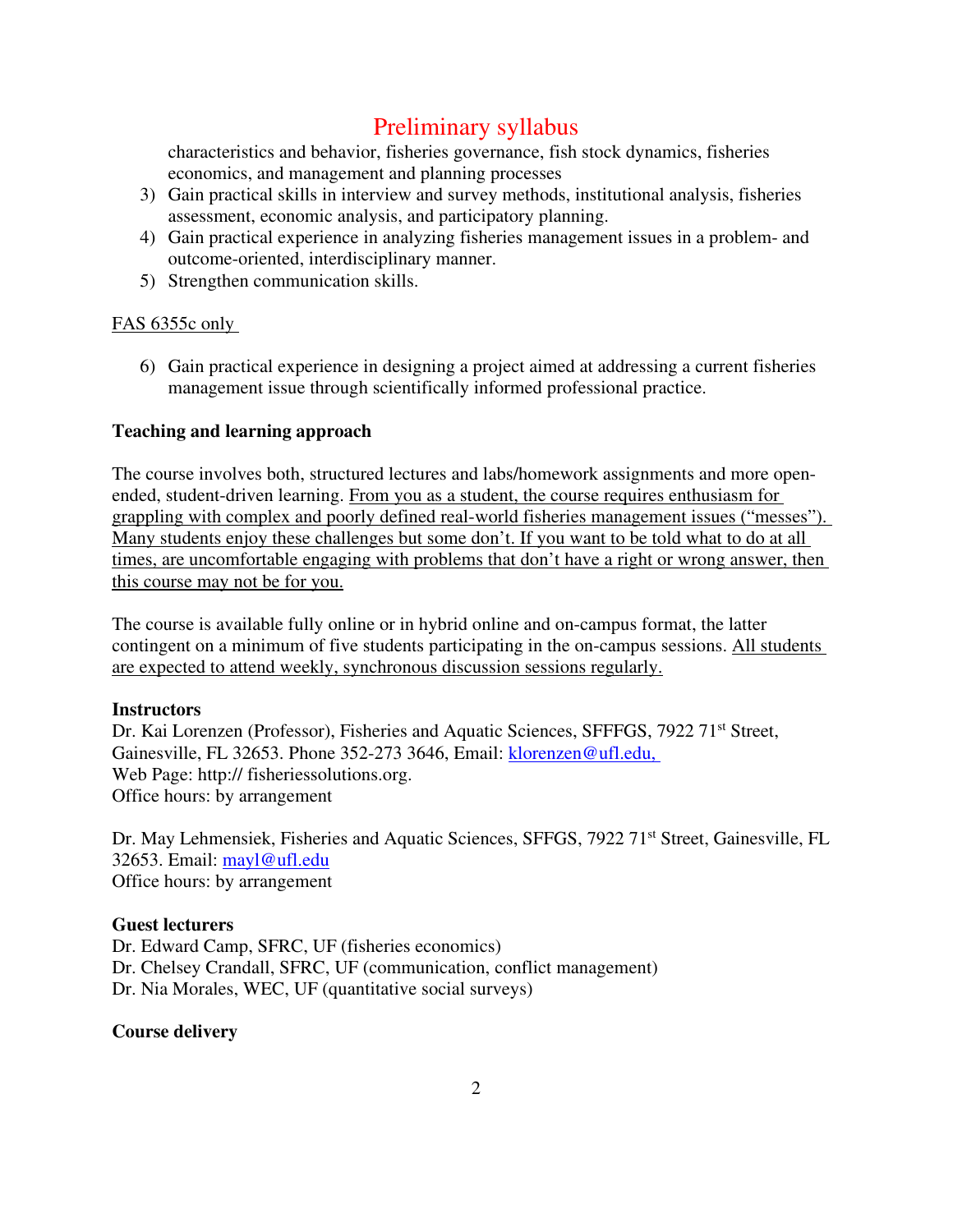The class is offered in "reverse classroom" mode. Lectures are available online and can be watched at any time within the relevant module. Lectures are complemented with live discussion sessions and various classwork assignments. Discussion sessions are held online in Zoom (voice and video chat). Discussion sessions are an essential part of the class and participation is required and graded.

All students must upload a personal introduction clip and an introduction clip about their case study fishery via the VoiceThread system. Students will also use voice thread to upload case study presentations.

All participants are encouraged to maintain contact and discuss questions throughout the course using a suitable means agreed upon at the start of class (e.g. Canvas chat room).

### **E-learning and distance learning support**

A Canvas site is available. Course material and interactive elements are organized as follows:

#### Announcements

• All important announcements are posted on the Canvas site and copied to your email. Resources

- Access to resources such as lecture slides and key readings is via a Canvas web interface, organized by module/week. Lecture slides uploaded for sessions that have not yet been held are preliminary and are normally updated around the time a lecture is given (the course evolves constantly and so do the lectures!).
- Coursework assignments are posted under *Assignments*. Please turn in your coursework through the *Assignments* functionality. (We will accept assignments submitted by email, but only under exceptional circumstances).
- You will receive feedback and grades through the same channel.

### VoiceThread

• Use VoiceThread to upload and view clips, presentations etc.

Chatroom

- Please use Canvas chat room to post questions and thoughts of general interest to the class.
- Post your questions for the discussion sessions here by the previous day at the latest!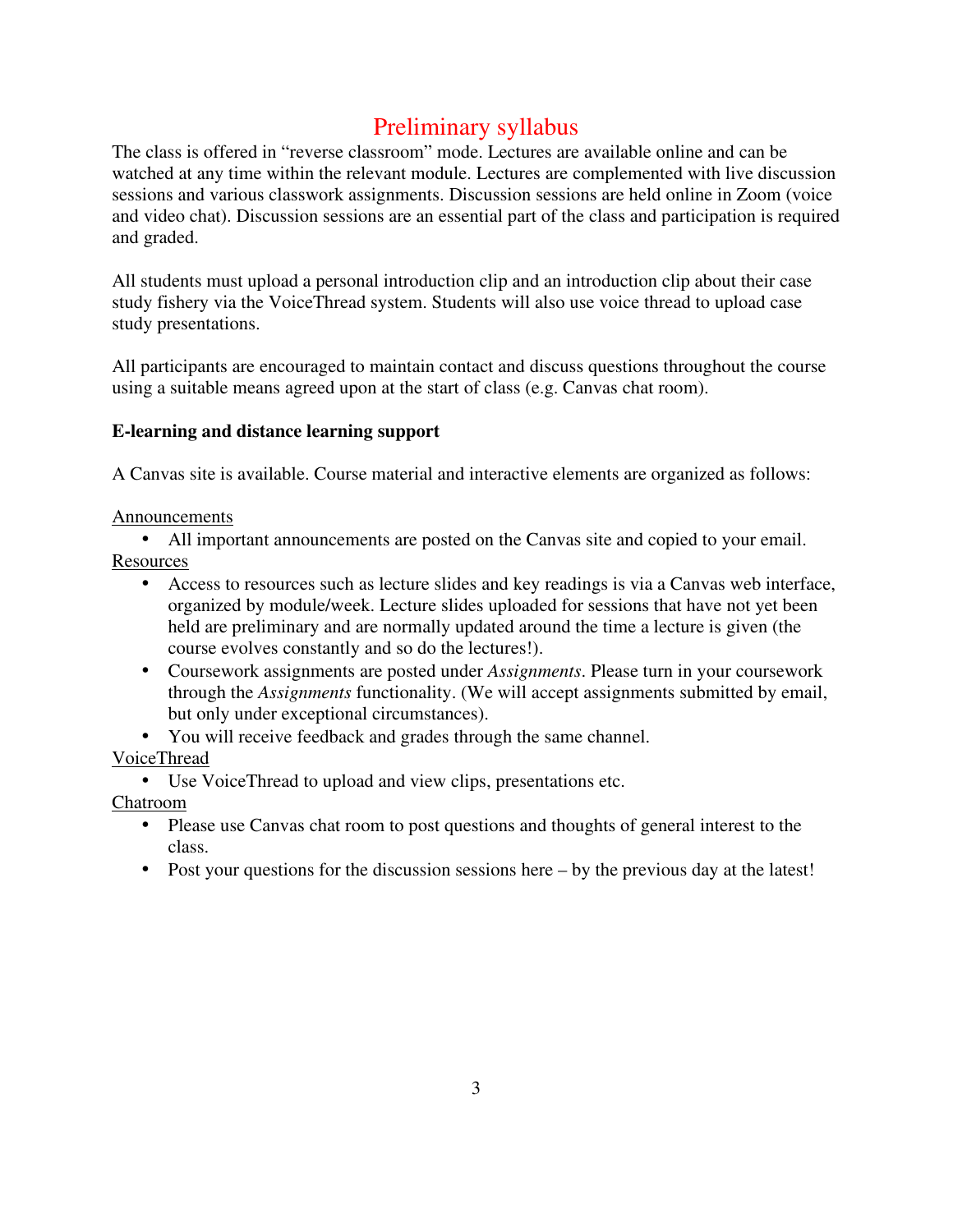**Outline of topics, lectures/activities and recommended readings** 

| <b>Topic</b>                | Lecture/activity                                                   | <b>Recommended reading</b>    |
|-----------------------------|--------------------------------------------------------------------|-------------------------------|
| <b>Class introduction,</b>  | Introduction to the course:                                        |                               |
| problem definition and      | Course overview, student                                           |                               |
| synthesis                   | introductions.                                                     |                               |
|                             | Discussion: Importance of                                          | FAO 2020; Gutierrez et al.    |
|                             | fisheries, what do we expect                                       | 2011; Hilborn 2007b; Post et  |
|                             | from a 'good' fishery, how do                                      | al. 2002; Welcomme et al      |
|                             | fisheries measure up, what is                                      | 2010; Worm et al. 2009;       |
|                             | the role of professionals in                                       | Asche et al. 2018.            |
|                             | achieving good fisheries?                                          |                               |
|                             | Course synthesis: Problem-                                         |                               |
|                             | solving in fisheries                                               |                               |
|                             | management                                                         |                               |
| <b>Fisheries systems</b>    | Understanding fisheries                                            | Degnbol & McCay 2006;         |
|                             | systems and identifying options                                    | Garcia & Charles 2007;        |
|                             | for improving outcomes                                             | Lorenzen 2008                 |
|                             | Case study presentations and                                       |                               |
|                             | discussions                                                        |                               |
|                             | Reflective practice in fisheries                                   | Schön 1983; Sarewitz 2004;    |
|                             | management                                                         | Jentoft 2006                  |
| <b>Fisheries governance</b> | Fisheries governance                                               | Sutinen 1999; Hilborn et al.  |
|                             |                                                                    | 2005; Ostrom 2007; Branch     |
|                             |                                                                    | 2009; Fujita et al. 2010;     |
|                             |                                                                    | Gutierrez et al. 2011, NOAA   |
|                             |                                                                    | 2007<br>Documents will be on  |
|                             | <b>Gulf Council SSC Meeting</b><br>Class will attend via streaming |                               |
|                             | or in person                                                       | www.gulfcouncil.org           |
|                             | <b>Gulf Council Meeting</b>                                        | Documents will be on          |
|                             | Class will follow selected parts                                   | www.gulfcouncil.org           |
|                             | via streaming link                                                 |                               |
|                             | Florida FWC Meeting Class                                          | Documents will be on          |
|                             | will follow selected parts via                                     | www.myfwc.com                 |
|                             | the Florida Cannel                                                 |                               |
|                             | Reforming fisheries                                                | McCay (1989); Grimes          |
|                             | management: change and                                             | (1996); Harris et al. (2007); |
|                             | processes                                                          | Shelley (2012); Wondolleck    |
|                             |                                                                    | & Yaffee (2000)               |
| <b>Understanding and</b>    | Stakeholders as individuals:                                       | Salas & Gaertner 2004;        |
| engaging stakeholders       | values, attitudes, assets and                                      | Smith et al. 2005; Arlinghaus |
|                             | drivers of behavior                                                | & Mehner 2006; Hutt $&$       |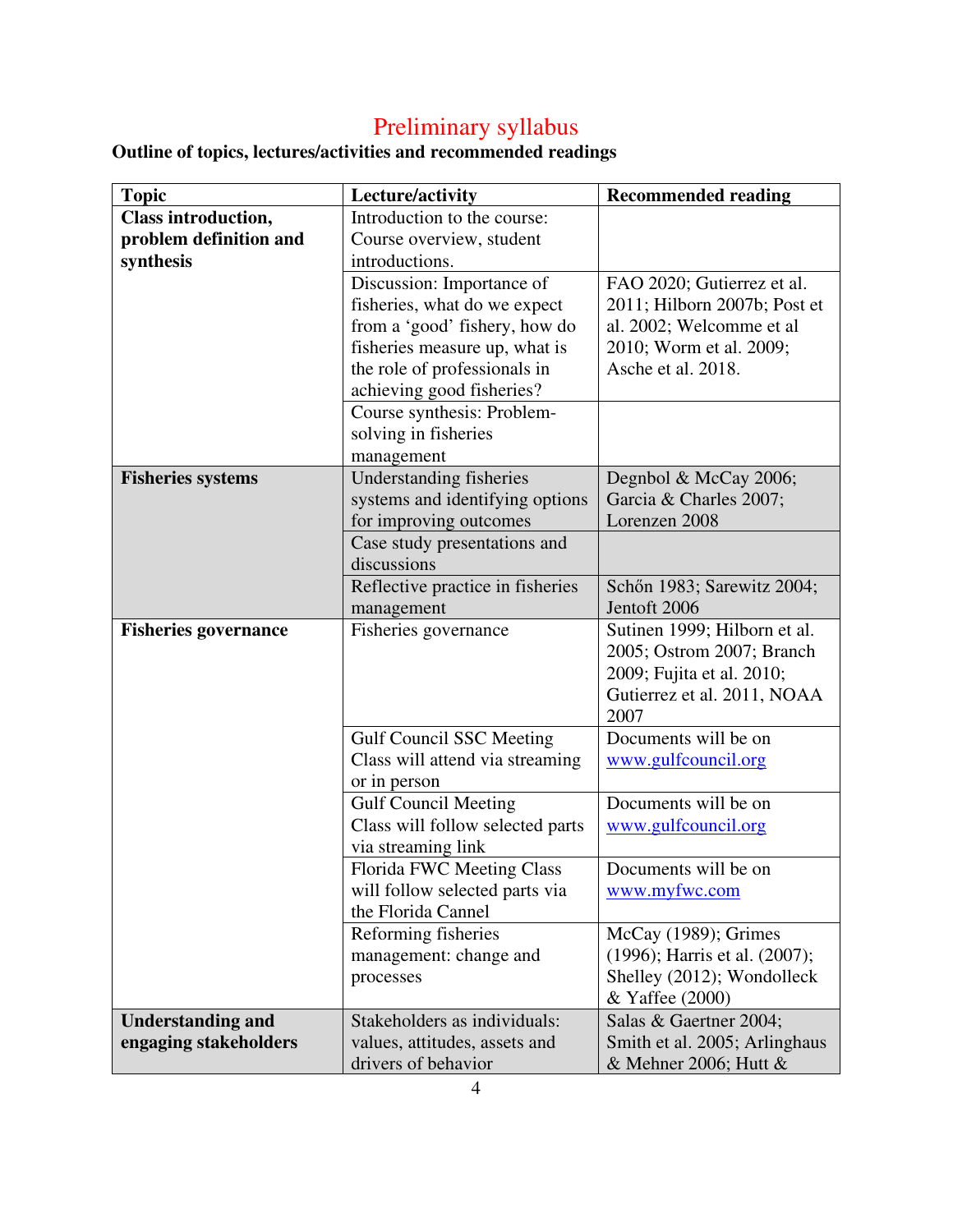|                                                                                 | Qualitative interview studies in<br>fisheries management                  | Bettoli 2007<br>Acheson 1982; Weiss 1994;<br>Kuehn et al. 2006; Adkins<br>2010; Turner 2010; Guion et<br>al. 2011                                        |
|---------------------------------------------------------------------------------|---------------------------------------------------------------------------|----------------------------------------------------------------------------------------------------------------------------------------------------------|
|                                                                                 | Quantitative social surveys<br>(Nia Haynes Morales)                       | Dillman et al. 2009                                                                                                                                      |
|                                                                                 | Stakeholder engagement and<br>workshop facilitation (Chelsey<br>Crandall) | Tierny 2011                                                                                                                                              |
|                                                                                 | Managing fisheries conflicts<br>(Chelsey Crandall)                        | Covey 1990; Fisher & Uri<br>1991, Pomeroy et al. 2007;<br>Pomeroy & Rivera-Guieb<br>2006                                                                 |
|                                                                                 | <b>Communicating Fisheries</b><br>Science (Chelsey Crandall)              | Kaplan & Kaplan 2009,<br>Monroe et al. 2009                                                                                                              |
| <b>Quantitative assessment of</b><br>fisheries status and<br>management options | Fisheries assessment using<br>biomass dynamics models                     | Hilborn & Walters 1992 (Ch.<br>8); Haddon 2001 (Ch. 10);<br>Cooper 2006; Methot 2009;<br>Edwards et al. 2012;<br>Lorenzen et al 2016                     |
|                                                                                 | Fisheries assessment:<br>Models and data                                  | Hilborn & Walters 1992 (Ch.<br>10); Haddon 2001 (Ch. 2,<br>11); Cooper 2006; Edwards<br>et al. 2012                                                      |
|                                                                                 | Economics of fisheries<br>management (Ed Camp)                            | Milon et al. 1999; Conrad<br>1999 (Ch. 3); Whitmarsh<br>2011 (Ch. 2)                                                                                     |
| <b>Ecosystem, spatial and</b><br>recreational fisheries<br>management           | Ecosystem-based fisheries<br>management                                   | Francis et al. 2006; Hobday<br>et al. 2011; Rice 2011                                                                                                    |
|                                                                                 | Spatial and place-based<br>fisheries management                           | Fogarty & Botsford 2007;<br>Lorenzen et al. 2010                                                                                                         |
|                                                                                 | Managing recreational<br>fisheries: do different<br>principles apply?     | Radomski 2001; Post et al.<br>2002; Arlinghaus et al. 2007;<br>Arlinghaus et al. 2019;<br>Johnston et al. 2014; TRCP<br>2014; Sutinen & Johnston<br>2003 |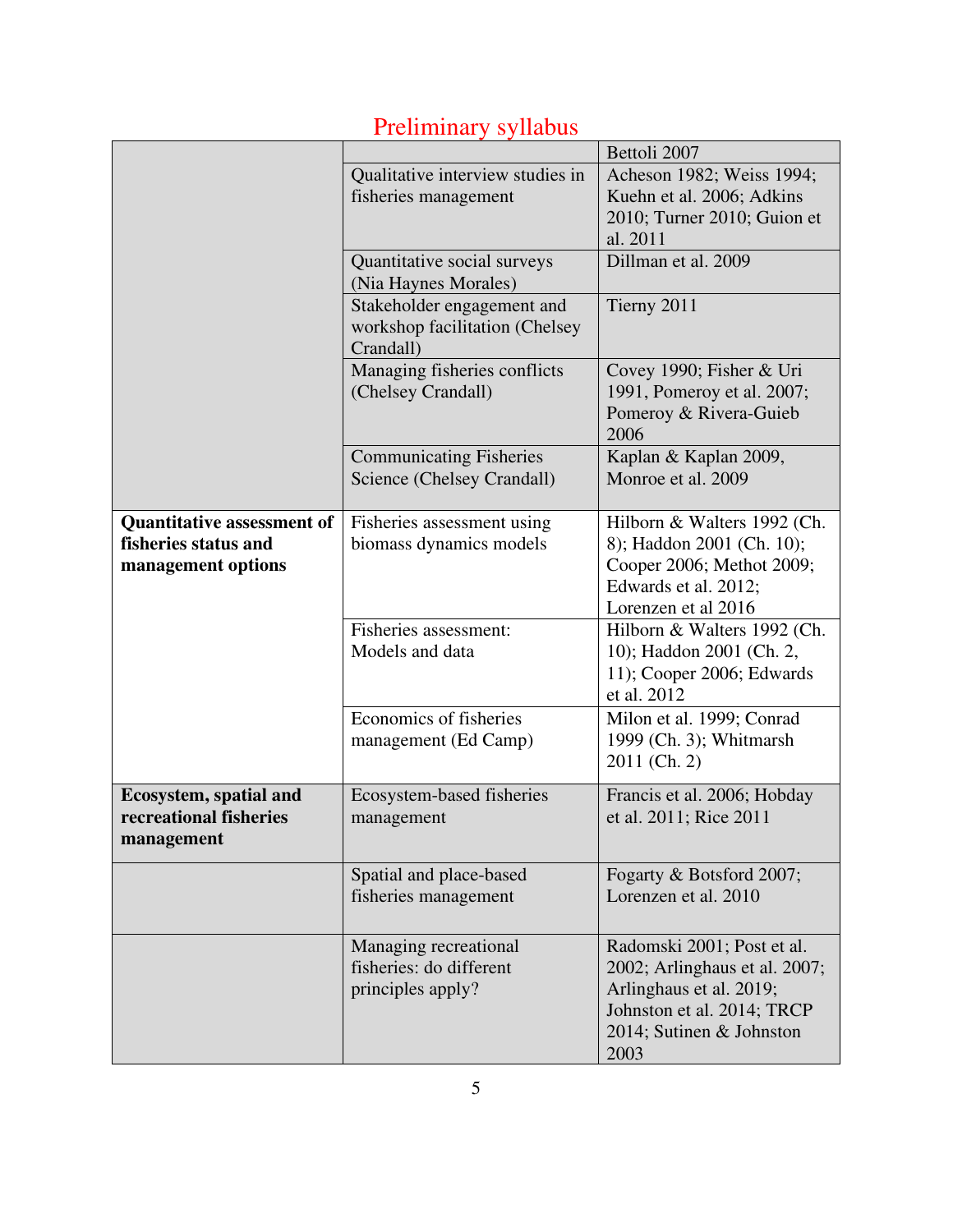### **Assessment & Grading**

#### Graduate

A variety of different assessment approaches will be used, with emphasis on evaluating understanding of key concepts, development of core skills, critical thinking, and creative problem solving. The different assessments and their weighting are:

| Lab reports $(4)$                  | 20%  |
|------------------------------------|------|
| Case study presentation            | 20%  |
| Fisheries project design practicum | 20%  |
| Participation in discussions       | 15%  |
| Interim exam                       | 25%  |
| Total                              | 100% |

#### Undergraduate

A variety of different assessment approaches will be used, with emphasis on evaluating understanding of key concepts, development of core skills, critical thinking, and creative problem solving. The different assessments and their weighting are:

| Homework exercises (4)       | 30%     |
|------------------------------|---------|
| Case study presentation      | 30%     |
| Participation in discussions | 15%     |
| Interim exam                 | 25%     |
| Total                        | $100\%$ |

#### Grading information

Grades will be allocated as: A (93 - 100 %), A- (90 - 92 %), B+ (86 - 89 %), B (82 - 85 %), B- $(78 - 81 \%)$ , C+  $(74 - 77 \%)$ , C  $(67 - 73 \%)$ , C-  $(63 - 66 \%)$ , D+  $(59 - 62 \%)$ , D  $(55 - 58 \%)$ , D- $(51 - 54\%)$ , E (< 50 %).

Click here for UF grading information for students: http://www.registrar.ufl.edu/hubstudents.html

#### **Coursework requirements**

Introductory clips (all students)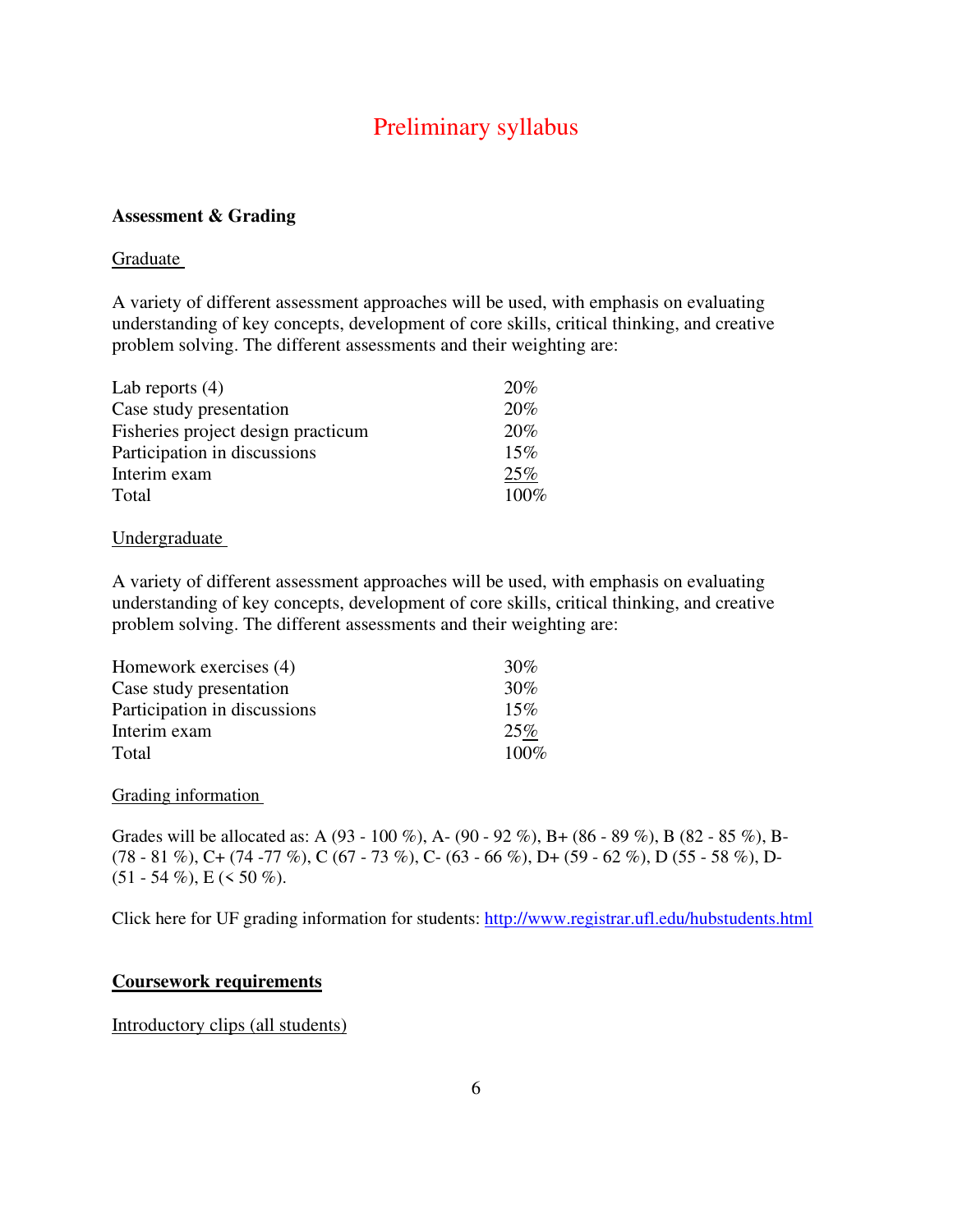All students are required to upload introductory clips about themselves and their case study to Voice Thread.

Lab/homework assignments (all students)

Lab/homework assignments are designed to help students exercise key skills in qualitative interviewing, quantitative social surveys, fisheries assessment, and bio-economic analysis. Reports are due within 2 weeks of the assignment being given.

Four lab/assignment reports are required:

- 1) Qualitative interviews
- 2) Quantitative social surveys
- 3) Fisheries assessment: biomass dynamics modeling
- 4) Bio-economic modeling

Reports should concisely address the questions posed in the assignments in writing, supported by pertinent figures and/or tables. It is not necessary to provide introductory material or describe methods, though knowledge and understanding of both should be evident in the presentation and interpretation of results. Lab reports will normally be around 3-5 pages in length.

Grading criteria: The report answers all questions posed in the assignment in a clear and concise manner. Text is supported by key figures and/or tables, all of which are appropriately labeled, described in a legend and referenced in the text. Interpretation of results shows good understanding of the underlying concepts and methods.

#### Integrative fisheries case study (all students)

All students will develop an integrative case study on a fishery or a fisheries-related natural resource of their choice. The aim of the case study is to conduct and present an integrativeinterdisciplinary analysis of the outcomes of a fishery, the factors that led to these outcomes, options for improving management (or sustaining positive outcomes), and generic lessons that can be learned from the case study. Taken together, the case studies will become part of the student's 'repertoire'.

In the spirit of reflective practice, students will develop the case study in multiple steps interspersed with feedback and reflection.

- 1) Identification of case study topic
- 2) Completion of an information checklist summarizing key information on all attributes of the case study and information sources
- 3) Instructor feedback
- 4) Initial case study presentation (VoiceThread)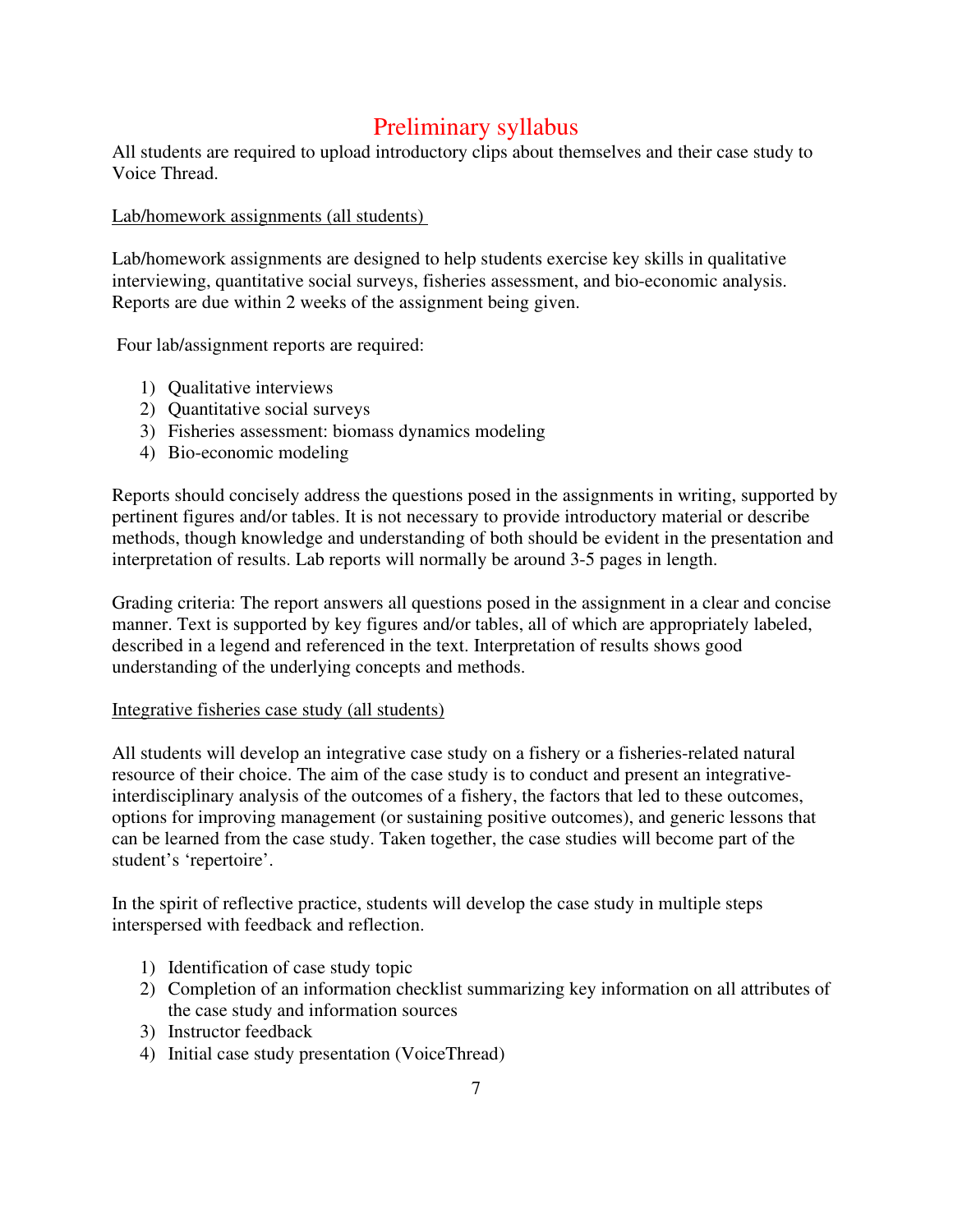- 5) Peer and instructor feedback
- 6) Final case study presentation (VoiceThread)

Grading criteria: The presentations provide a clear, integrative and concise assessment of the fishery, possible management responses, and any generic lessons that can be learned from this specific case. Statements are appropriately supported by reference to publications, information from stakeholders, or personal observations. The presentation shows ability to synthesize and critically evaluate information.

#### Problem-based project design practicum (graduate students only)

In the practicum, students design a project aimed at addressing a real, current fisheries management problem through innovative professional practice. Where appropriate, students are encouraged to select problems related to their research or professional practice and to design projects they may subsequently implement as part of these activities. Students also have the option of obtaining credit for implementing their projects as part of a special study following the class.

Project design involves:

- a clear analysis of the management problem
- a realistic appreciation of what the proposed project will contribute to addressing the problem and over what time scale
- a set of well-designed, scientifically and professionally sound, and fully developed and pre-tested project activities
- an assessment of resources required to implement the project (budget, personnel, etc.)

Project design will normally require students to interact with stakeholders in order to aid problem analysis, design of activities, and pre-testing of specific tools such as survey instruments. Proposed project activities may include e.g. interview studies or social surveys, modeling studies involving interaction with stakeholders, conducting stakeholder workshops, or development of educational materials. All proposed activities must be grounded in sound science and professional practice and defined and pre-tested to the extent that they are ready to be implemented.

The project design practicum is conducted in five steps:

- (1) Drafting of a pre-proposal
- (2) Peer and instructor review of pre-proposals

(3) Development of the main proposal including consultation with stakeholders, pre-testing of activities etc.

- (4) Peer and instructor review of pre-proposals
- (5) Submission of final proposal.

The pre-proposal should be about 3 pages in length and include: (a) background; (b) problem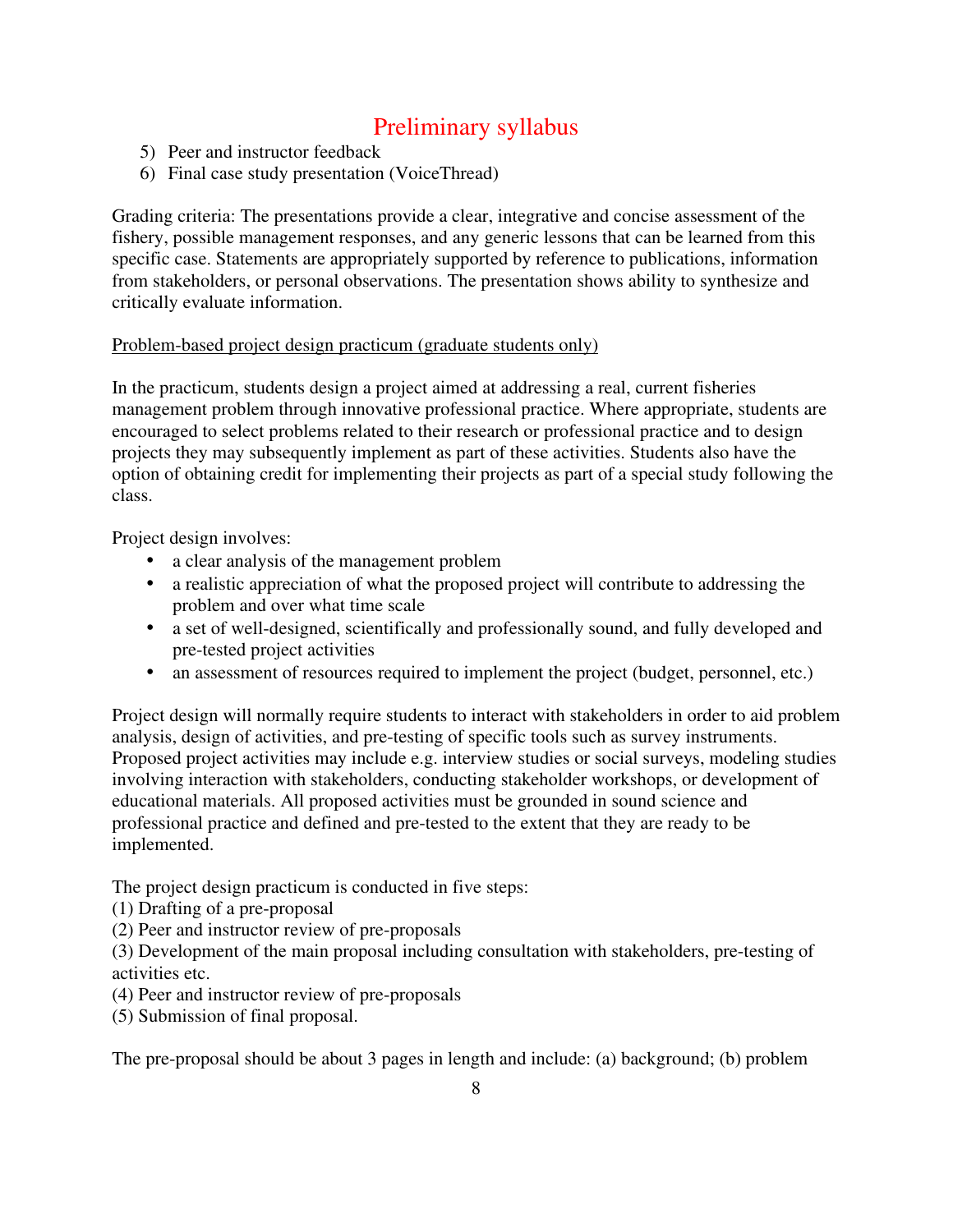definition; (c) aims and objectives; (d) project activities; (e) timeline; (f) outputs (g) intended contributions of the project to addressing the problem identified. The full proposal should follow the same format and be about 10 pages in length, plus appendices.

Grading criteria: the management problem is clearly identified; the project activity is clearly described, of appropriate scope, and designed to a high standard.

#### Interim exam

A take-home interim exam will be held in week 12. The exam will consist of essay questions.

#### Discussion meetings

Discussion meetings are held weekly for all students. The meetings are synchronous voice meetings in Zoom or in-person (when offered) with occasional screen sharing. The purpose of the meetings is to discuss the topics covered in lectures, lab/homework assignments and any other issues or questions that may arise in the course of the class.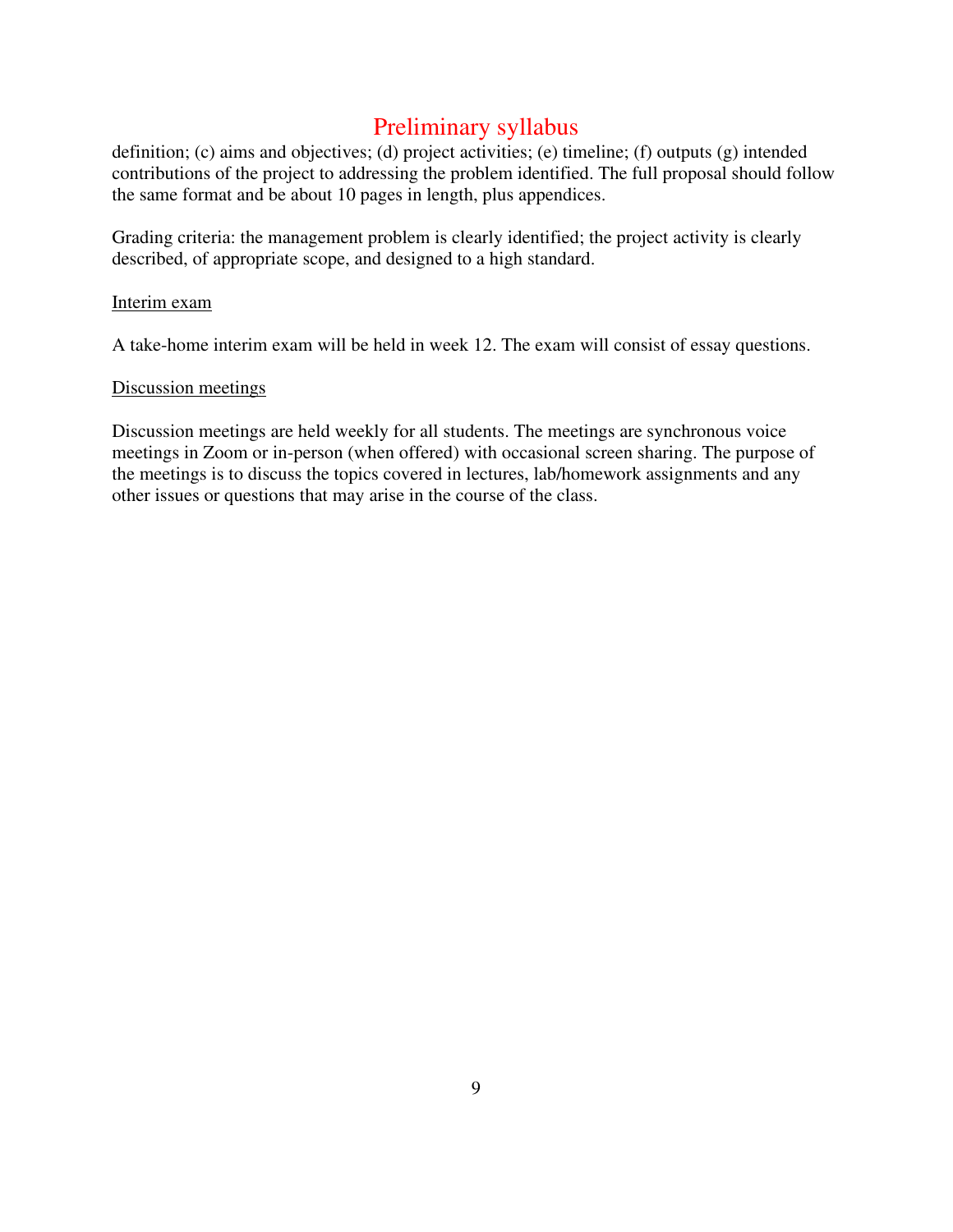## **Schedule**

*Note: details of the schedule may change in response to external circumstances or pedagogical needs of the course. Always check Canvas for the most current version.* 

| Week       | <b>Lectures</b>                                                                                                             | Lab/                                         | Integrative                    | <b>Design</b>           |
|------------|-----------------------------------------------------------------------------------------------------------------------------|----------------------------------------------|--------------------------------|-------------------------|
| (starting) |                                                                                                                             | assignment                                   | case study                     | practicum               |
| 1(8/23)    | <b>Fisheries Management:</b><br>Introduction<br><b>Understanding Fisheries</b>                                              | Introductory<br>clip                         |                                |                         |
|            | Systems $(I & H)$                                                                                                           |                                              |                                |                         |
| 2(8/30)    | Fisheries Governance (I, II &<br>$III$ )<br>Stakeholders as Individuals<br>(I & H)                                          |                                              | Topic                          |                         |
| 3(9/06)    | <b>Qualitative Interview Studies</b><br>in Fisheries Management                                                             | Assignment<br>Interviewing<br>opens          |                                |                         |
| 4(9/13)    | Social Survey Design and<br>Implementation<br><b>Engaging Stakeholders:</b><br>Meetings and Workshops                       |                                              | Information<br>checklist       |                         |
| 5(9/20)    | <b>Reforming Management:</b><br><b>Change and Process</b>                                                                   | Assignment<br>Interviewing<br>due            |                                |                         |
| 6(9/27)    | <b>Gulf Council SSC 9/28-30</b><br><b>Managing Recreational</b><br>Fisheries<br><b>Recreational Fisheries</b><br>Allocation |                                              |                                |                         |
| 7(10/04)   | <b>FWC Commission 10/6-7</b><br><b>Fisheries Assessment Using</b><br><b>Biomass Dynamics Models</b><br>(I & H)              | Assignment<br>Social surveys<br>due          | Presentation<br>(due $10/10$ ) |                         |
| 8(10/11)   | Case study presentations                                                                                                    |                                              | Peer feedback<br>on pres.      | Topic<br>(due $10/20$ ) |
| 9(10/18)   | <b>Fisheries Economics</b><br><b>Synthesis of Presentations</b>                                                             | Assignment<br><b>Biomass</b><br>dynamics due |                                |                         |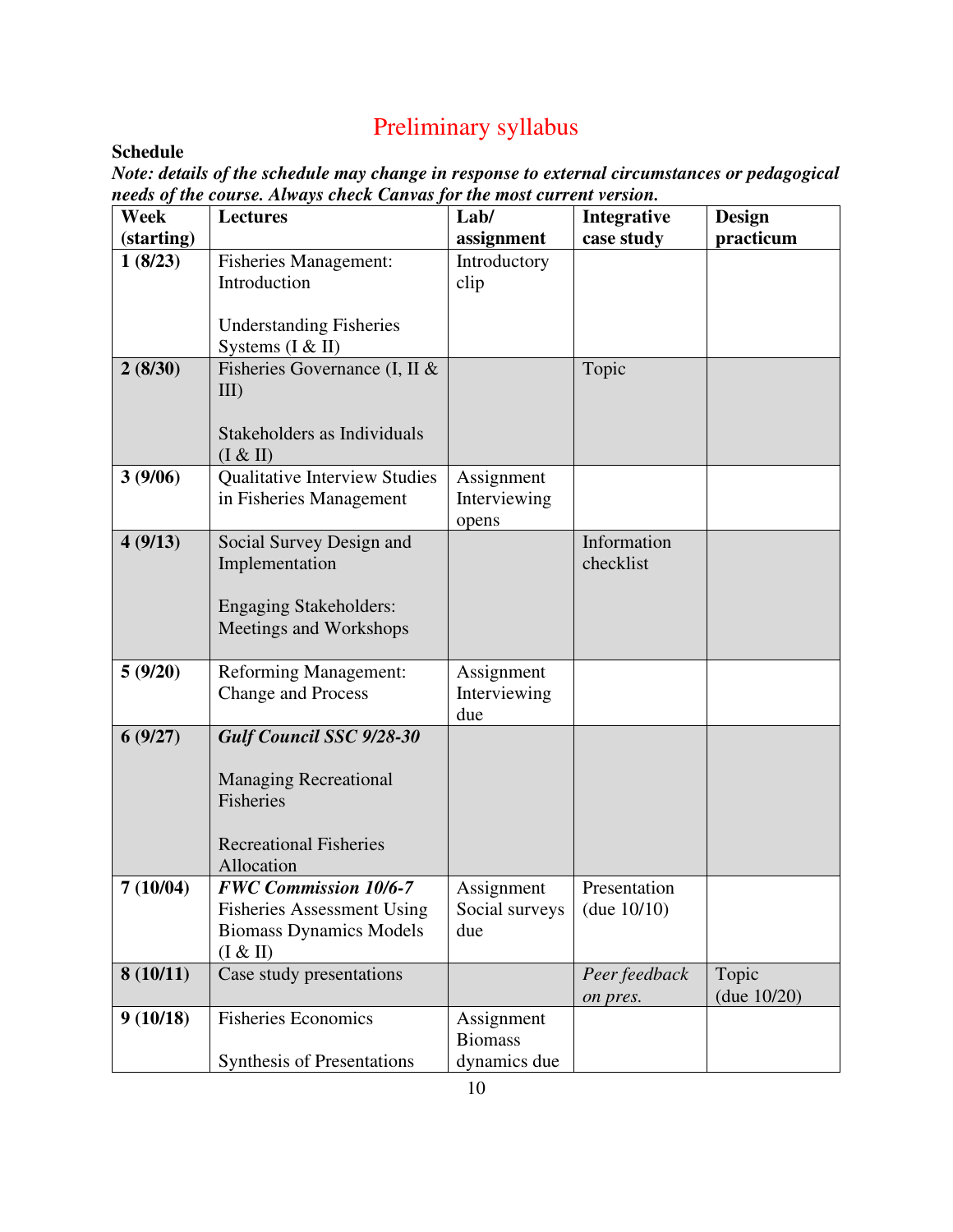| <b>Week</b> | <b>Lectures</b>                     | 1 IVIIIIIIIIII y byfiadas<br>Lab/ |              | <b>Design</b>  |
|-------------|-------------------------------------|-----------------------------------|--------------|----------------|
|             |                                     |                                   | Integrative  |                |
| (starting)  |                                     | assignment                        | case study   | practicum      |
|             |                                     |                                   |              |                |
| 10(10/25)   | <b>Gulf Council 10/25-28</b>        |                                   |              | Pre-proposal   |
|             | <b>Managing Fisheries Conflicts</b> |                                   |              | (due $10/26$ ) |
|             |                                     |                                   |              |                |
|             | <b>Communicating Fisheries</b>      |                                   |              |                |
|             | Science                             |                                   |              |                |
|             |                                     |                                   |              |                |
| 11(11/01)   | Ecosystem-Based                     | Assignment                        |              |                |
|             | Management                          | Economics                         |              | Peer feedback  |
|             |                                     | due                               |              | on pre-prop.   |
|             | Spatial and Place-Based             |                                   |              |                |
|             |                                     |                                   |              |                |
|             | Management                          |                                   |              |                |
|             |                                     |                                   |              |                |
| 12(11/08)   | Interim exam                        |                                   |              |                |
|             | (open $11/08 - 11/16$ )             |                                   |              |                |
| 13(11/15)   | Reflective Practice in              |                                   |              |                |
|             | <b>Fisheries Management</b>         |                                   |              |                |
|             |                                     |                                   |              |                |
| 14 (11/22)  | No lectures or discussion           |                                   | Final        |                |
|             | meetings (Thanksgiving)             |                                   | presentation |                |
|             |                                     |                                   | (due 12/06)  |                |
| 15(11/29)   | Discussion on design                |                                   |              | Final proposal |
|             | projects                            |                                   |              | (due 11/29)    |
|             |                                     |                                   |              |                |
| 16(12/06)   | Class Synthesis: Problem-           |                                   |              |                |
|             | Solving in Fisheries                |                                   |              |                |
|             | Management                          |                                   |              |                |
|             |                                     |                                   |              |                |

### **Textbooks**

There are no required text books, but students may refer to the following for many aspects of the course:

Charles, A.T. 2001. *Sustainable Fishery Systems*. Wiley-Blackwell, London. Haddon, M. 2011. *Modelling and Quantitative Methods in Fisheries*. Chapman and Hall, London.

### **Key readings**

Acheson, J.M. (1975) Fisheries management and social context: the case of the Maine lobster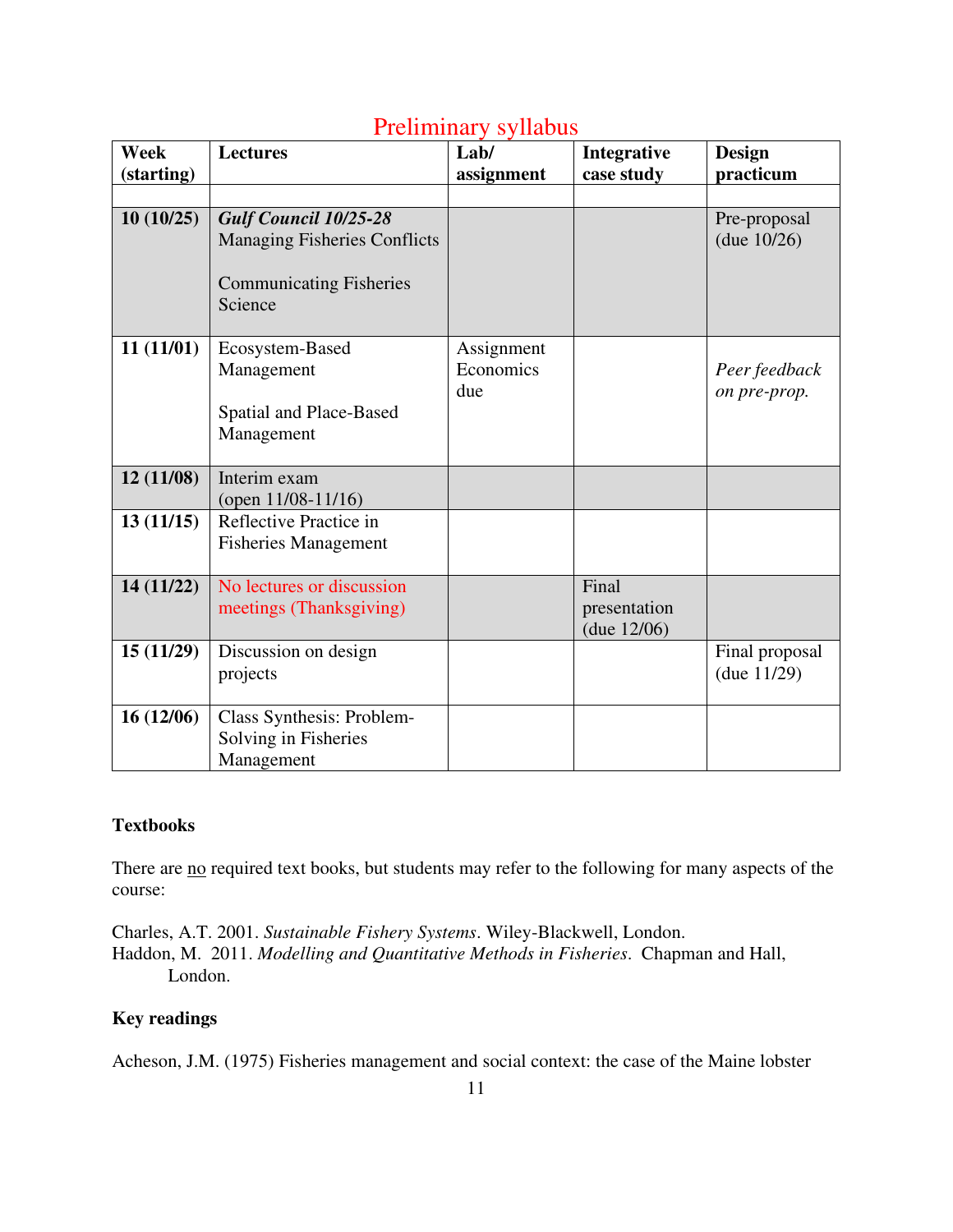fishery. *Transactions of the American Fisheries Society* 104: 653-668.

- Adkins, T.J. (2010) Fishing for masculinity: Recreational fishermen's performances of gender. M.A. Thesis, Kent State University. 64pp.
- Allison, E.H. & Ellis, F. (2001) The livelihoods approach and management of small-scale Fisheries. *Marine Policy* 25**:** 377-388.
- Arlinghaus, R. & Mehner, T. (2006) Determinants of management preferences of recreational anglers in Germany: Habitat management versus fish stocking. *Limnologica* 35: 2-17.
- Arlinghaus, R. et al. (2007) Understanding the complexity of catch-and-release in recreational fishing: an integrative synthesis of global knowledge from historical, ethical, social, and biological perspectives. *Reviews in Fisheries Science* 15: 75-167.
- Arlinghaus, R. et al. (2019). Opinion: Governing the recreational dimension of global fisheries. *Proceedings of the National Academy of Sciences* 116: 5209-5213.
- Asche, F. et al. (2018). Three pillars of sustainability in fisheries. *Proceedings of the National Academy of Sciences* 115: 11221-11225.
- Branch, T. (2009) How do individual transferable quotas affect marine ecosystems? *Fish and Fisheries* 10: 39-57.
- Charles, A.T. (2001) *Sustainable Fishery Systems*. Oxford: Blackwell Science.
- Cochrane, K.L., Andrew, N.L. & Parma, A.M. (2011) Primary fisheries management: a minimum requirement for provision of sustainable human benefits in small-scale fisheries. *Fish & Fisheries* 12: 275–288.
- Conrad, J.M. (1999) *Resource Economics*. Cambridge University Press.
- Cooper, A. (2006) *Guide to Fisheries Stock Assessment: from Data to Recommendations*. University of New Hampshire/NH Sea Grant.
- Covey, S.R. 1990. Principles of Empathic Communication. In *The Seven Habits of Highly Effective People*. New York: Simon and Schuster.
- Dillman, D.A., Smyth, J.D. & Christian, L.M. (2009) *Internet, Mail, and Mixed-Mode Surveys: The Tailored Design Method*. Wiley: Hoboken, N.J. 499 pp.
- Degnbol, P., & McCay, B. J. 2006. Unintended and perverse consequences of ignoring linkages in fisheries systems. *ICES Journal of Marine Science* 64: 793–797.
- Edwards C.T.T., Hillary R.M., Levontin P., Blanchard J. & Lorenzen K. (2012) Fisheries assessment and management: a synthesis of common approaches with special reference to deepwater and data-poor stocks. *Reviews in Fisheries Science* 20: 126-153.
- Essington, T.E., Beaudreau, A.H. & Wiedenmann, J. (2006) Fishing through marine food webs. *Proceedings of the National Academy of Science* 103:3171-3175.
- FAO (2020) State of World Fisheries and Aquaculture. Rome, FAO. http://www.fao.org/publications/sofia/2020/en/
- Fisher, R. and W. Ury. 1991. *Getting to Yes: Negotiating Agreement Without Giving In*. Chapters 1 and 3.
- Fogarty, M.J. & Botsford, L.W. (2007) Population connectivity and spatial management of marine fisheries. *Oceanography* 20: 112-123.
- Francis, R.C., Hixon, M.A., Clarke, M.E., Murawski, S.A. & Ralston, S. (2007) Ten commandments for ecosystem-based fisheries Scientists. *Fisheries* 32: 217-233.
- Fujita, R.M., Honey, K.T., Morris, A., Wilson, J.R. & Russell, H. (2010) Cooperative strategies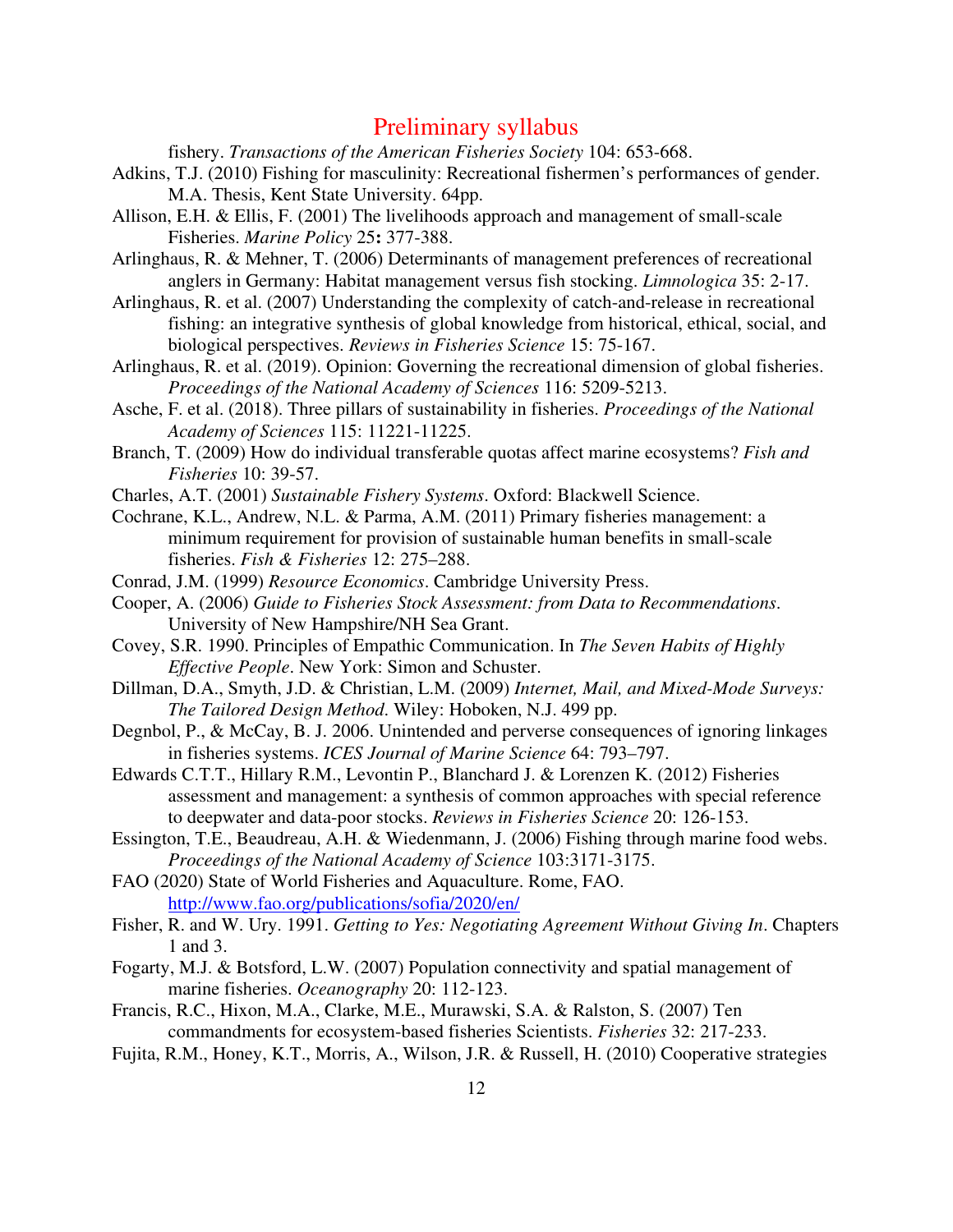in fisheries management: integration across scales. *Bulletin of Marine Science* 86: 251- 271.

- Garcia, S.M. & Charles, A.T. (2008) Fishery systems and linkages: implications for science and governance. *Ocean and Coastal Management* 51: 505-527.
- Garcia, S. & Rosenberg, A. (2010) Food security and marine capture fisheries: characteristics, trends, drivers and future perspectives. *Philosophical Transactions of the Royal Society B* 365: 2881-2896.
- Grimble, R. & Wellard, K. (1997) Stakeholder methodologies in natural resource management: a review of principles, contexts, experiences and opportunities *Agricultural Systems* 55: 173–193
- Grimes, S.R. (1996) The 1994 net ban constitutional amendment: A case study of fisheries management in Florida. M.S. Thesis, Texas A&M University.
- Gutierrez, N.L., Hilborn, R. & Defeo, O. (2011) Leadership, social capital and incentives promote successful fisheries. *Nature* 470: 386–389.
- Haddon, M. 2001. *Modelling and Quantitative Methods in Fisheries*. Chapman and Hall, London.
- Harris, J.M. et al. (2008) Redressing access inequities and implementing formal management systems for marine and estuarine subsistence fisheries in South Africa. In: *Fisheries Management: Progress Towards Sustainability* (Ed. T.R. McClanahan & J.C. Castilla). Wiley.
- Hilborn, R. (2007a) Defining success in fisheries and conflicts in objectives. *Marine Policy* 31: 153-158.
- Hilborn, R. (2007b) Moving to sustainability by learning from successful fisheries. *Ambio*, 36: 296-303.
- Hilborn, R. & Walters, C. (1992) *Quantitative Fisheries Stock Assessment*. New York: Chapman  $&$  Hall.
- Hilborn, R., Orensanz, J.M. & Parma, A.M. (2005) Institutions, incentives and the future of fisheries. *Philosophical Transactions of the Royal Society* B, **360:** 47-57.
- Hobday et al. (2011) Ecological risk assessment for the effects of fishing. *Fisheries Research* 108: 372–384.
- Hutt, C.P. & Bettoli, P.W (2007) Preferences, Specialization, and Management Attitudes of Trout Anglers Fishing in Tennessee Tailwaters. *North American Journal of Fisheries Management* 27: 1257-1267.
- Jentoft, S. (2006) Beyond fisheries management: The *Phronetic* dimension. *Marine Policy* 30: 671-680.
- Johnston, F.D., Arlinghaus, R. & Diekmann, U. (2013) Fish life history, angler behaviour and optimal management of recreational fisheries. *Fish and Fisheries* 14: 554-579.
- Kaplan, S. & Kaplan, R. (2009) Creating a larger role for environmental psychology: The Reasonable Person Model as an integrative framework. *Journal of Environmental Psychology* 29: 329-339.
- Kuehn, D.M., Dawson, C.P.& Hoffman, R. (2006): Exploring fishing socialization among male and female anglers in New York's Eastern Lake Ontario area. *Human Dimensions of Wildlife: An International Journal* 11: 115-127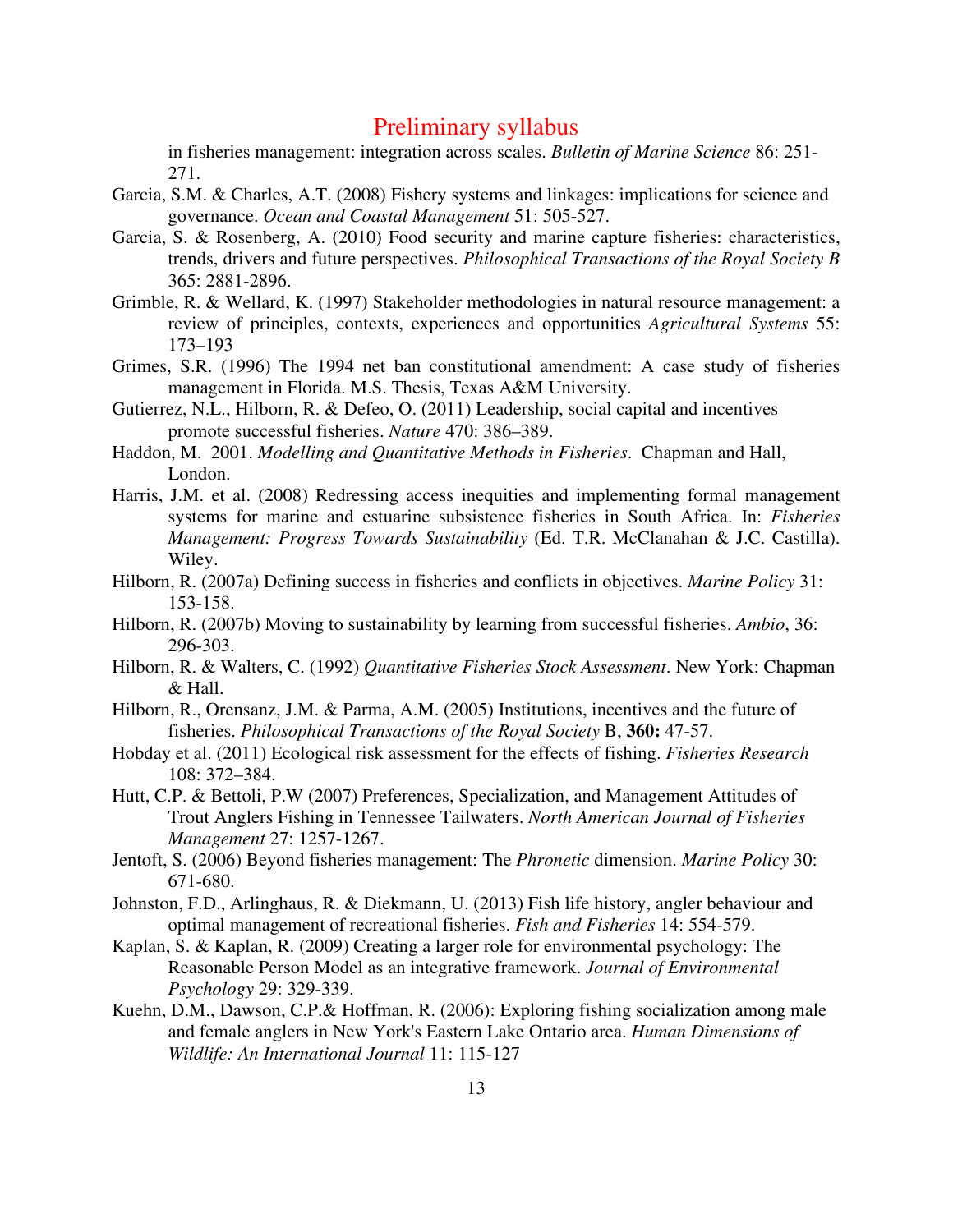- Lorenzen, K. (2008) Understanding and managing enhancement fisheries systems. *Reviews in Fisheries Science* 16:10-23.
- Lorenzen, K., Steneck, R.S., Warner R.R., Parma, A.M., Coleman, F.C. & Leber, K.M. (2010) The spatial dimensions of fisheries: putting it all in place. *Bulletin of Marine Science* 86: 169-177.
- Lorenzen, K. et al. (2016). Stock assessment in inland fisheries: a foundation for sustainable use and conservation. *Reviews in Fish Biology and Fisheries* 26: 405-440.
- McCay, B.J. (1989) Co-management of a clam revitalization project: the New Jersey "spawner sanctuary" project. In: *Co-operative Management of Local Fisheries* (Ed. E. Pinkerton). UBC Press.
- Methot, R. D. (2009). Stock assessment: operational models in support of fisheries management. In *The Future of Fisheries Science in North America* (pp. 137-165). Springer, Dordrecht.
- Milon, W.J., Larkin, S.L. & Erhardt, N.M. (1999) Bioeconomic models of the Florida commercial spiny lobster fishery. Sea Grant Report Number 117, Florida Sea Grant College Program, Gainesville, Florida.
- Monroe, M.C., Oxarat, A., McDonell, L. & Plate, R. (2009) Using community forums to enhance public engagement in environmental issues. *Journal of Education for Sustainable Development* 3: 171-182.
- National Academies of Science, Engineering, and Medicine (NASEM). (2021) *Data and Management Strategies for Recreational Fisheries with Annual Catch Limits*. Washington, D.C.: The National Academies Press.
- NOAA (2007) *Magnuson-Stevens Fishery Conservation and Management Act*. Public Law 94- 265.
- Ostrom, E. (2007) A diagnostic approach for going beyond panaceas. *Proceedings of the National Academy of Sciences* 104: 15181-15187.
- Pido, M.D., Pomeroy, R.S. Garces L.R. & Carlos, M.B. (1996) *A Handbook for Rapid Appraisal of Fisheries Management Systems*. Manila, ICLARM.
- Pomeroy, R.S. & Berkes, F. (1997) Two to tango: the role of government in fisheries comanagement. *Marine Policy* **21:** 465-480.
- Pomeroy, R.S. & Rivera-Guieb, R. (2006) *Fishery Co-Management: A Practical Handbook*. Wallingford, CABI Publishing.
- Pomeroy, R. et al. 2007. Fish wars: conflict and collaboration in fisheries management in Souteast Asia. *Marine Policy* 31: 645-656.
- Post, J.R. et al. (2002): Canada's recreational fisheries: the invisible collapse? *Fisheries* 27: 6-17
- Prager, M.H. & Shertzer, K.W. (2010) Deriving acceptable biological catch from the overfishing limit: implications for assessment models*. North American Journal of Fisheries Management* 30: 289-294.
- Prince, J. (2010) Rescaling fisheries assessment and management: a generic approach, access rights, change agents, and toolboxes. *Bulletin of Marine Science* 86: 197-220.
- Radomski, P.J., Grant, G.C., Jacobson, P.C. & Cook, M.F. (2001). Visions for recreational fishing regulations. *Fisheries* 26: 7-18.
- Rice, J. (2011) Managing fisheries well: delivering the promises of an ecosystem approach. *Fish and Fisheries* 12, 209-231.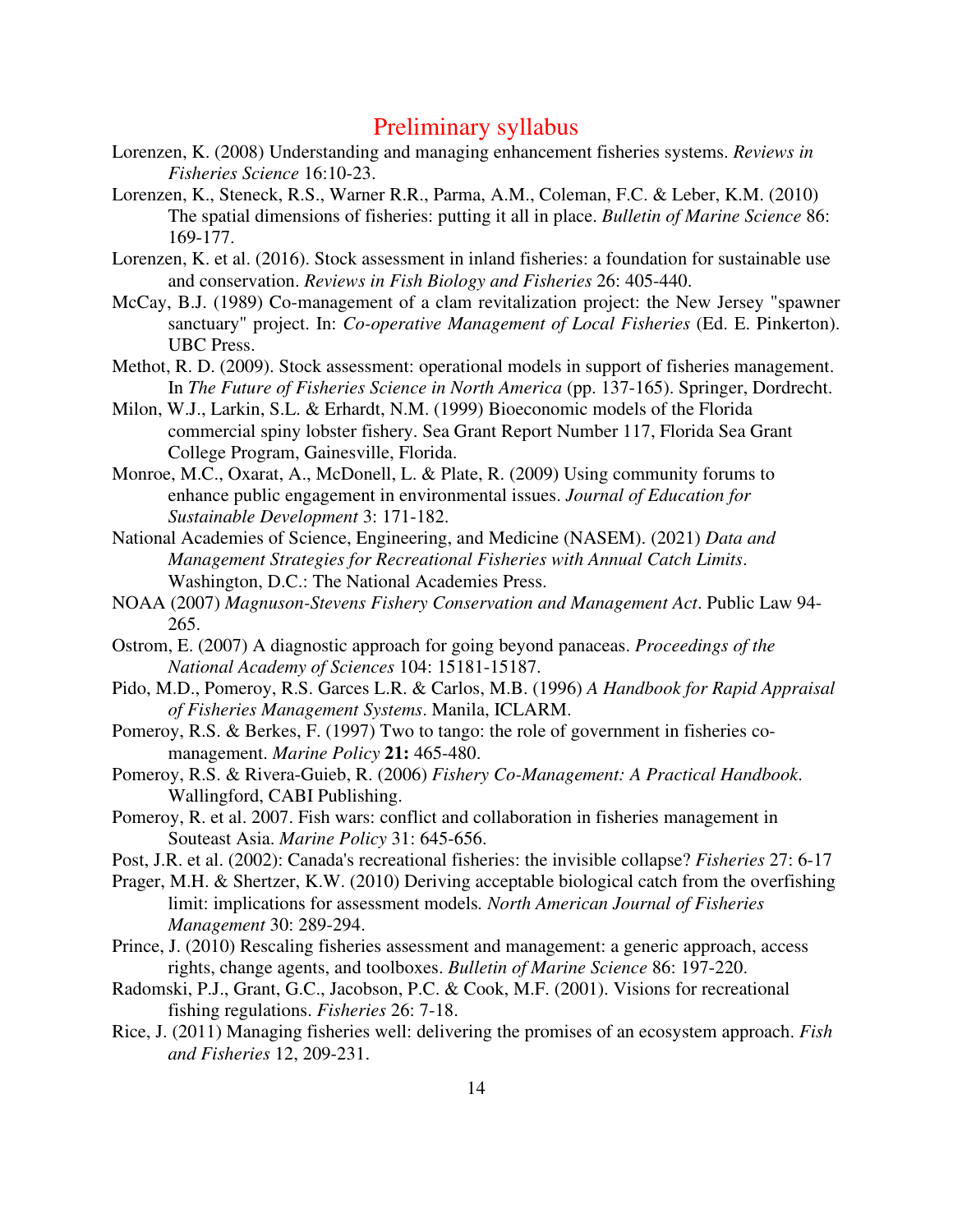- Salas, S. & Gaertner, D. (2004) The behavioural dynamics of fishers: management implications. *Fish and Fisheries* 5: 153–167
- Sarewitz, D. (2004) How science makes environmental controversies worse. *Environmental Science & Policy* 7: 385-403.
- Schőn, D.A. (1983) *The Reflective Practitioner: How Professionals Think in Action*. New York: Basic Books. 374 pp.
- Shelley, P. (2012) Have the managers finally gotten it right? Federal groundfish management in New England. *HeinOnline - 17 Roger Williams U. L. Rev.* 21.
- Smith L.E.D., Nguyen-Khoa, S. & Lorenzen, K. (2005) Livelihood functions of inland fisheries: policy implications in developing countries. *Water Policy* **7:** 359-383.
- Sutinen, J.G. (1999) What works well and why: evidence from fishery-management experiences in OECD countries. *ICES Journal of Marine Science* 56: 1051–1058.
- Sutinen, J.G., & Johnston, R.J. (2003). Angling management organizations: integrating the recreational sector into fishery management. *Marine Policy* 27: 471-487.
- TRCP (2014) *A vision for managing America's saltwater recreational fisheries*. Washington DC: Theodore Roosevelt Conservation Partnership. http://www.trcp.org/assets/pdf/Visioning-Report-fnl-web.pdf
- Tierney, J. 2011. Do you suffer from decision fatigue? New York Times article, August 17 2011.
- Turner, D.W. (2010) Qualitative interview design: a practical guide for novice investigators. The Qualitative Report 15(3): 754-760. http://www.nova.edu/ssss/QR/QR15-3/qid.pdf
- Walters, C.J. (2007) Is adaptive management helping to solve fisheries problems? *Ambio* 36: 304-307
- Weiss, R.S. (1994) *Learning from Strangers: The Art and Method of Qualitative Interview Studies*. Simon & Schuster, New York.
- Welcomme, R.L., Cowx, I.G. Coates, D. Béné, C., Funge-Smith, S., Halls, A.S. & Lorenzen, K. (2010) Inland capture fisheries. *Philosophical Transactions of the Royal Society B* 365: 2881-2896.
- Whitmarsh, D. (2011) *Economic Management of Marine Resources*. London: Earthscan.
- Wondolleck, J.M. & Yaffee, S.L. (2000) Making Collaboration Work: Lessons from Innovation in Natural Resource Management. Island Press. (Summary article in: Conservation in Practice 1: 17-24).
- Worm, B. et al. (2009) Rebuilding global fisheries. *Science* 325: 578-585.
- Young, E., & Quinn, L. (2002) Writing Effective Public Policy Papers: Guide for Policy Advisers in Central and Eastern Europe. Local Government and Public Service Reform Initiative.

#### **Policies and Requirements**

This course plan and syllabus are subject to change in response to student and instructor needs. Any changes will be clearly communicated in advance through Canvas.

Late Submissions & Make-up Requests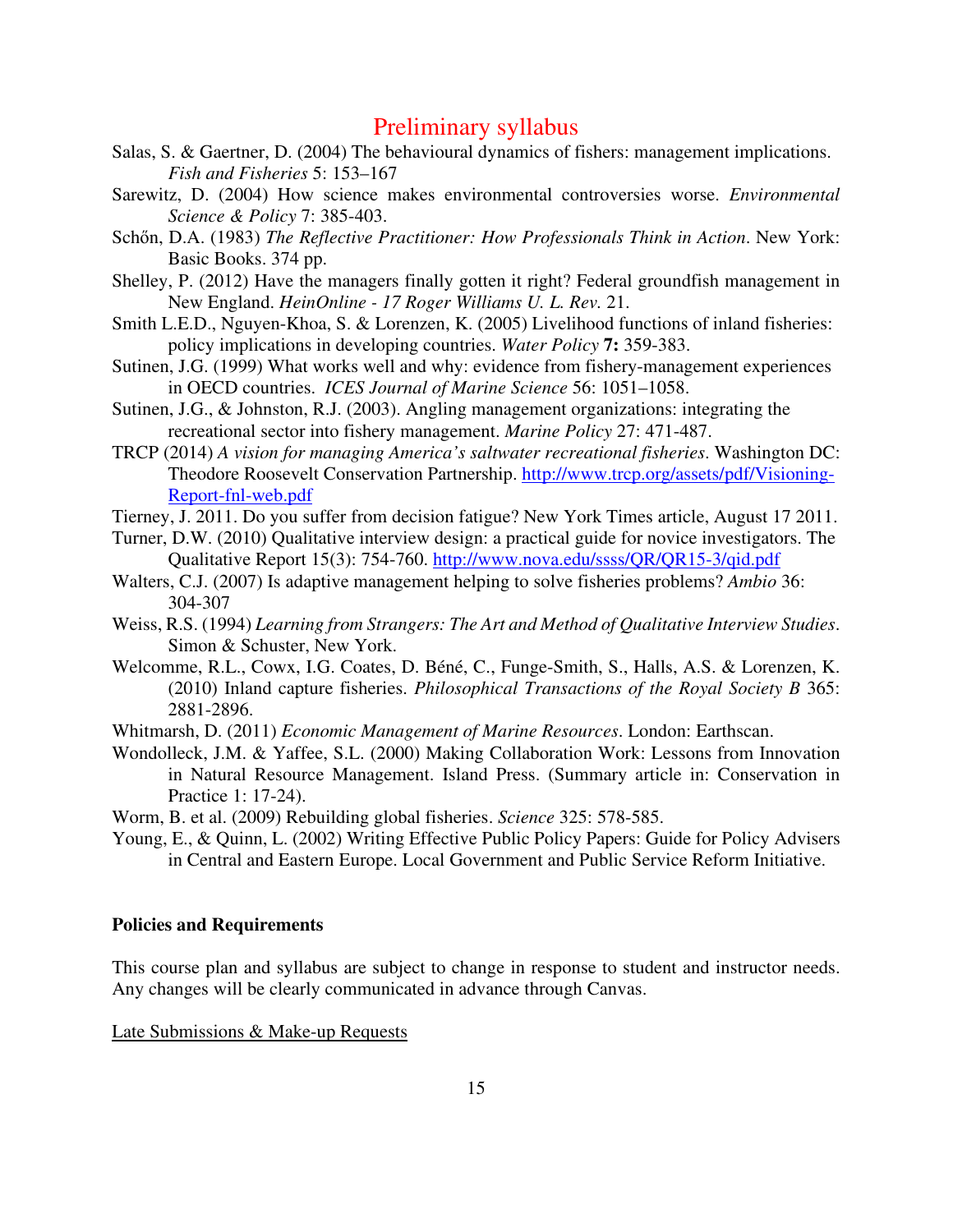It is the responsibility of the student to access on-line lectures, readings, quizzes, and exams and to maintain satisfactory progress in the course. Requirements for class attendance and make-up exams, assignments and other work are consistent with university policies that can be found at: https://catalog.ufl.edu/ugrad/current/regulations/info/attendance.aspx

Computer or other hardware failures, except failure of the UF e-Learning system, will not excuse students for missing assignments. Any late submissions due to technical issues MUST be accompanied by the ticket number received from the Helpdesk when the problem was reported to them. The ticket number will document the time and date of the problem. You MUST e-mail your instructor within 24 hours of the technical difficulty if you wish to request consideration. For computer, software compatibility, or access problems call the HELP DESK phone number— 352-392-HELP = 352- 392-4357 (option 2).

#### Communication Courtesy and Professionalism

Just as in any professional environment, meaningful and constructive dialogue is expected in this class and requires a degree of mutual respect, willingness to listen, and tolerance of opposing points of view. Respect for individual differences and alternative viewpoints will be maintained in this class at all times. All members of the class are expected to follow rules of common courtesy, decency, and civility in all interactions. Failure to do so will not be tolerated and may result in loss of participation points and/or referral to the Dean of Students' Office.

#### Semester Evaluation Process

Student assessment of instruction is an important part of efforts to improve teaching and learning.

At approximately the mid-point of the semester, the School of Forest, Fisheries, & Geomatics Sciences will request anonymous feedback on student satisfaction on various aspects of this course. These surveys will be sent out through Canvas and are not required but encouraged. This is not the UF Faculty Evaluation!

At the end of the semester, students are expected to provide professional and respectful feedback on the quality of instruction in this course by completing course evaluations online via GatorEvals. Guidance on how to give feedback in a professional and respectful manner is available at https://gatorevals.aa.ufl.edu/students/. Students will be notified when the evaluation period opens, and can complete evaluations through the email they receive from GatorEvals, in their Canvas course menu under GatorEvals, or via https://ufl.bluera.com/ufl/. Summaries of course evaluation results are available to students at https://gatorevals.aa.ufl.edu/public-results/.

#### Academic Honesty Policy

As a student at the University of Florida, you have committed yourself to uphold the Honor Code, which includes the following pledge: "We, the members of the University of Florida community,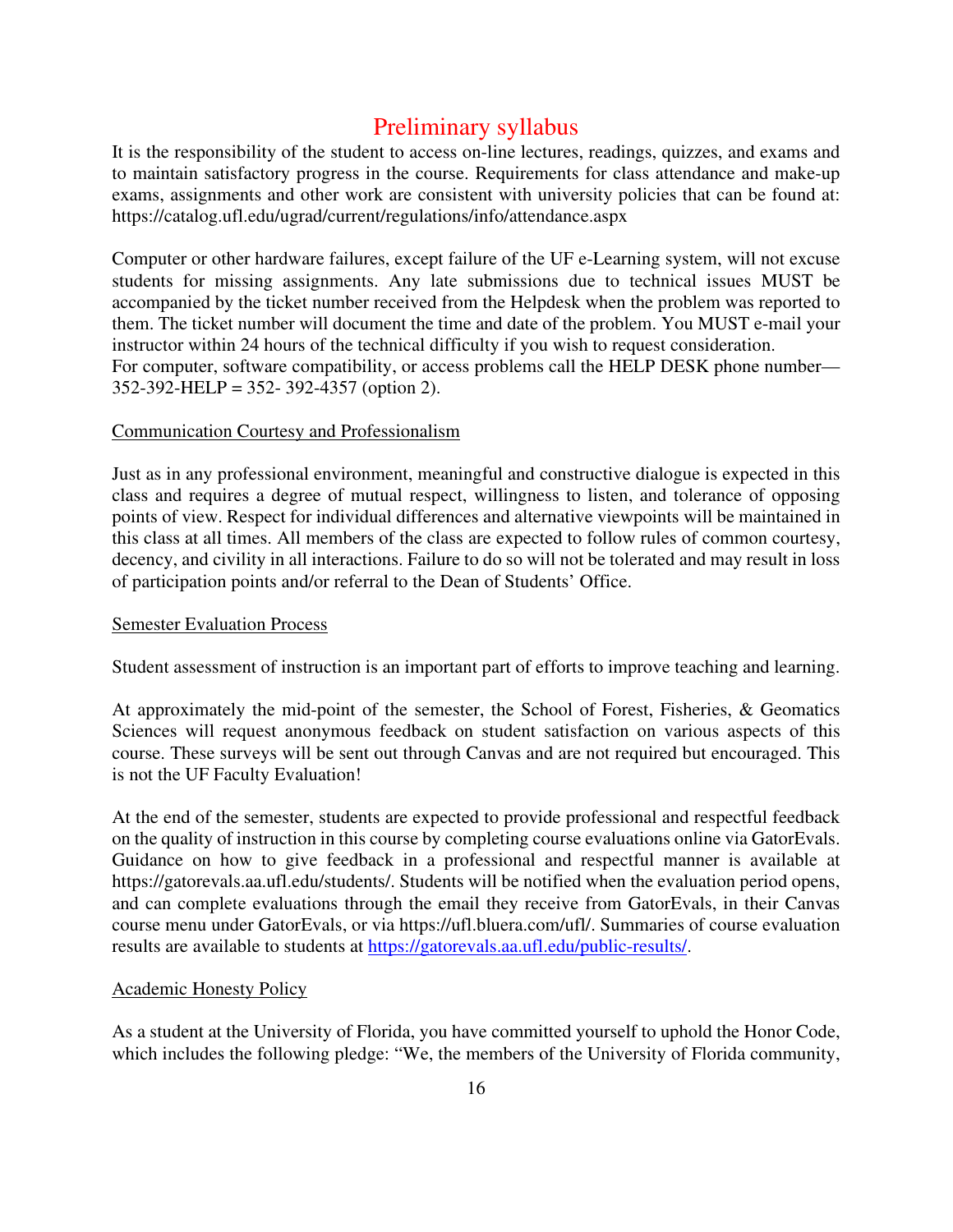pledge to hold ourselves and our peers to the highest standards of honesty and integrity."

You are expected to exhibit behavior consistent with this commitment to the UF academic community, and on all work submitted for credit at the University of Florida, the following pledge is either required or implied: "On my honor, I have neither given nor received unauthorized aid in doing this assignment."

It is assumed that you will complete all work independently in each course unless them instructor provides explicit permission for you to collaborate on course tasks (e.g. assignments, papers, quizzes, exams). Furthermore, as part of your obligation to uphold the Honor Code, you should report any condition that facilitates academic misconduct or appropriate personnel. It is your individual responsibility to know and comply with all university policies and procedures regarding academic integrity and the Student Honor Code. Violations of the Honor Code at the University of Florida will not be tolerated.

Violations will be reported to the Dean of Students Office for consideration of disciplinary action. For more information regarding the Student Honor Code, please see: http://www.dso.ufl.edu/sccr/process/student-conduct-honor-code.

#### Inclusive Learning Environment

This course embraces the University of Florida's Non-Discrimination Policy, which reads,

The University shall actively promote equal opportunity policies and practices conforming to laws against discrimination. The University is committed to non-discrimination with respect to race, creed, color, religion, age, disability, sex, sexual orientation, gender identity and expression, marital status, national origin, political opinions or affiliations, genetic information and veteran status as protected under the Vietnam Era Veterans' Readjustment Assistance Act.

If you have questions or concerns about your rights and responsibilities for inclusive learning environment, please see the instructor or refer to the Office of Multicultural & Diversity Affairs website: http://multicultural.ufl.edu.

#### Services for Students with Disabilities

The Disability Resource Center coordinates the needed accommodations of students with disabilities. This includes registering disabilities, recommending academic accommodations within the classroom, accessing special adaptive computer equipment, providing interpretation services and mediating faculty-student disability related issues. Students requesting classroom accommodation must first register with the Dean of Students Office. The Dean of Students Office will provide documentation to the student who must then provide this documentation to the Instructor when requesting accommodation. 0001 Reid Hall, 352-392-8565, www.dso.ufl.edu/drc/

#### Software Use